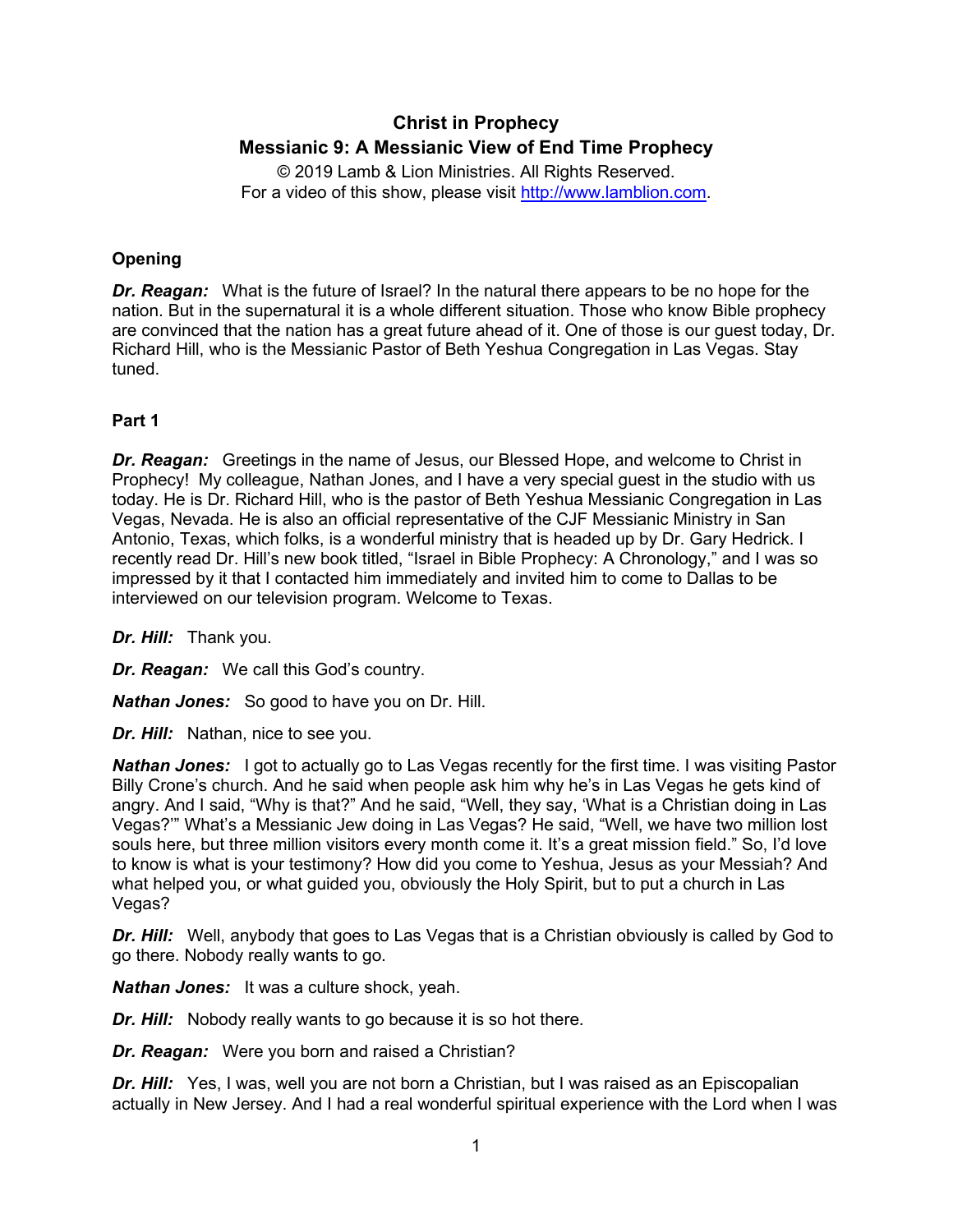about 12-15 years old. I actually listened to the priest in his teaching, and he presented the Gospel. I went home I received Jesus and then I turned from Jesus right at that moment in my household. So, I turned for 17 years away from the Lord. He called me back when I was about 30 years old. I was going out with my current wife. Current wife of course, she was my girlfriend at the time. And she actually said, "I want to go to church. I want to go."

*Nathan Jones:* Okay.

*Dr. Reagan:* You were in California at that time?

**Dr. Hill:** I was living in Los Angeles. We were going to a ballroom dance class, that's how we met.

*Nathan Jones:* Wow, that is dedication.

*Dr. Hill:* Yeah, well I was trying to meet young ladies at the time. I was getting tired of the scene I was in; it was not a good scene. But God called me to this. He brought us together. And she said, "I want to go to church." And we actually ended up at Hal Lindsey's church Tetelestai Christian Center.

*Nathan Jones:* Oh, wow!

*Dr. Reagan:* Is that how you got interested in Bible prophecy?

*Dr. Hill:* That's exactly how I got interested in it.

**Dr. Hill:** He was teaching about grace, by teaching about Israel. And it was years later when I found out that I was Jewish. And, so we--

*Dr. Reagan:* So, you didn't know that at all?

*Dr. Hill:* No, I didn't know that growing up at all. My grandmother was German, but we found out she was German Jewish. But I had already been in the Messianic movement after that. First, we were discipled, you know grew in the Lord strongly. Day one we just took off with the Lord and stayed with Him all of our lives. So, we are very excited with what God is doing in the ministry. But, so, He called us in the Messianic movement through that church. We started a Bible study with another gentleman, and he was leading it, it was a Messianic Jewish Bible study. And then that turned into a congregation in LA, so I pastored there as an assistant for five years. And then God called us to Las Vegas.

*Nathan Jones:* Okay, wow.

*Dr. Reagan:* When did you get involved with the CJF Foundation in San Antonio?

*Dr. Hill:* That was when I went to Las Vegas. God called us to Las Vegas as a missionary with CJF Ministries. And then I started a congregation there as well.

*Dr. Reagan:* Tell about CJF.

*Dr. Hill:* CJF is a worldwide missionary organization that brings the Gospel to the Jewish people. So, wherever there is a Jewish population we have people there as missionaries sharing the good news of Jesus.

*Dr. Reagan:* Founded by Charles Halff?

*Dr. Hill:* Charles Halff, and Gary.

*Dr. Reagan:* A wonderful man.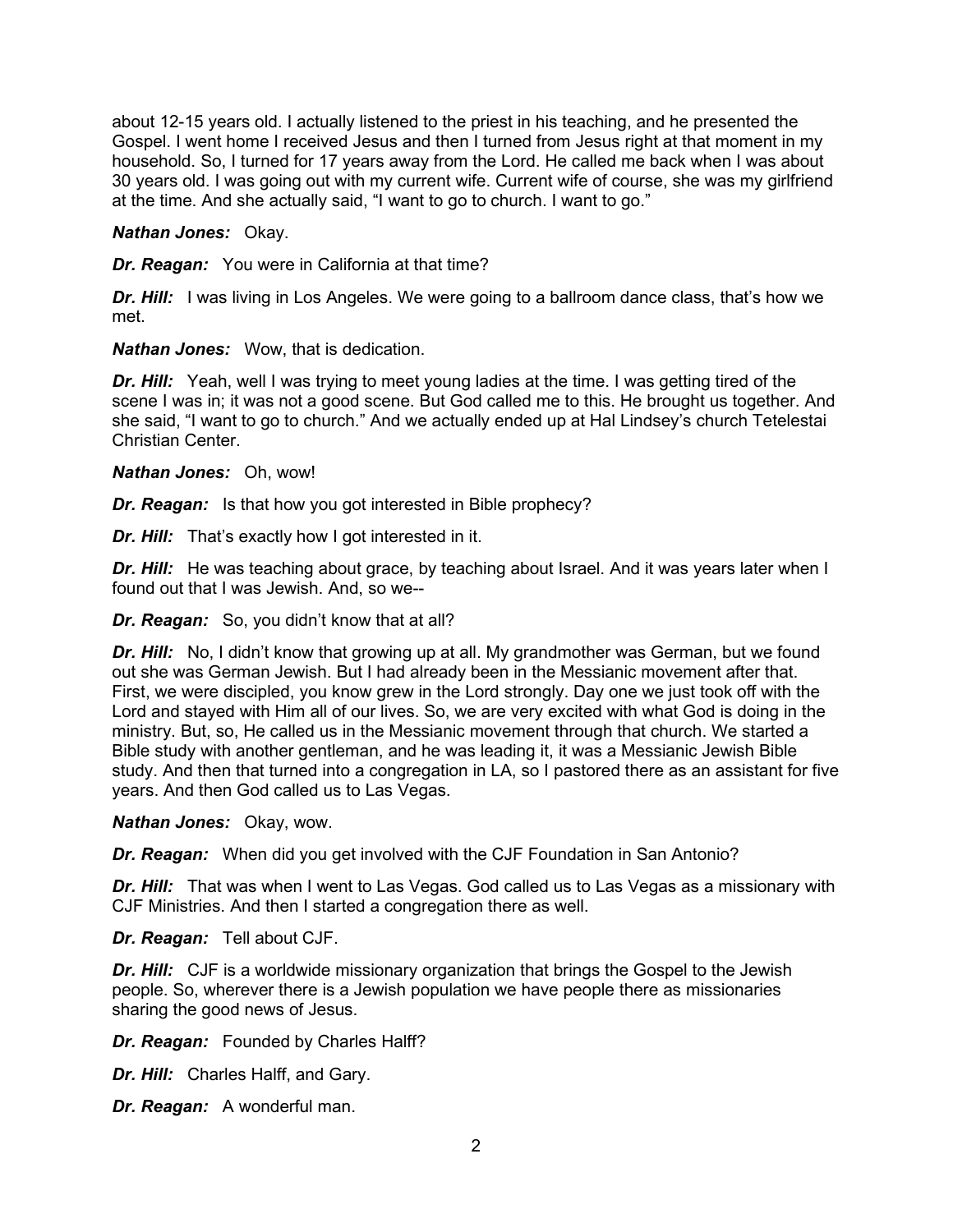*Dr. Hill:* Yes, wonderful.

**Dr. Reagan:** I met him personally and he helped us in our ministry when we got started. And that was originally called The Christian Jew Foundation, but the term Christian Jews went out. And so, they just--

*Dr. Hill:* We shorted it to CJF Ministries.

*Dr. Reagan:* --refer to it as the CJF. Yeah.

*Dr. Hill:* Yes. And so, through that organization, and I praise the Lord for them, because they allowed me to be a Messianic pastor as well. So, Beth Yeshua was planted there in Las Vegas.

*Nathan Jones:* There's a strong Messianic Jewish presence in Las Vegas?

*Dr. Hill:* Well, we have at least two congregations there. Yeah.

*Nathan Jones:* Wow.

*Dr. Reagan:* There's a strong Jewish presence.

*Dr. Hill:* Yeah, there are 80,000 Jewish people.

*Nathan Jones:* 80,000 Jewish people in Las Vegas, out of 2 million!?

*Dr. Hill:* Two million people total.

*Dr. Reagan:* And very few of those are religious, right?

*Dr. Hill:* Yes, that's true.

*Dr. Reagan:* Most are secular.

*Dr. Hill:* There's about 20 synagogues in town, approximately.

*Dr. Reagan:* How about that? I guess most of those are reformed synagogues.

*Dr. Hill:* Well, it is reformed. It's conservative, yeah. And there's some orthodox as well.

*Dr. Reagan:* Okay. Well, let's talk about your book for a moment, *Israel in Prophecy: A Chronology*. What motivated you to write this book in the first place?

*Dr. Hill:* God did.

*Nathan Jones:* That's the Bible school answer. Yeah.

*Dr. Hill:* No, I've been teaching all these messages that are in the book for the last 25 years. And God finally just said, "Put it into a book." So, about five years ago, I put together this chart. The chart that is the backbone for the book.

*Dr. Reagan:* Yes, in the back of the book there.

**Dr. Hill:** It's at the very back, yeah. And that just lead me to be able to write this book. So, God be glorified through it all.

*Dr. Reagan:* Do you have any novel concepts in there that you don't normally run across in the study of Bible prophecy?

*Dr. Hill:* Well, I believe the whole book is a novel book. Very few are written like this because it is written in a chronology. So, I put a chronology into all the prophecies about Israel. There are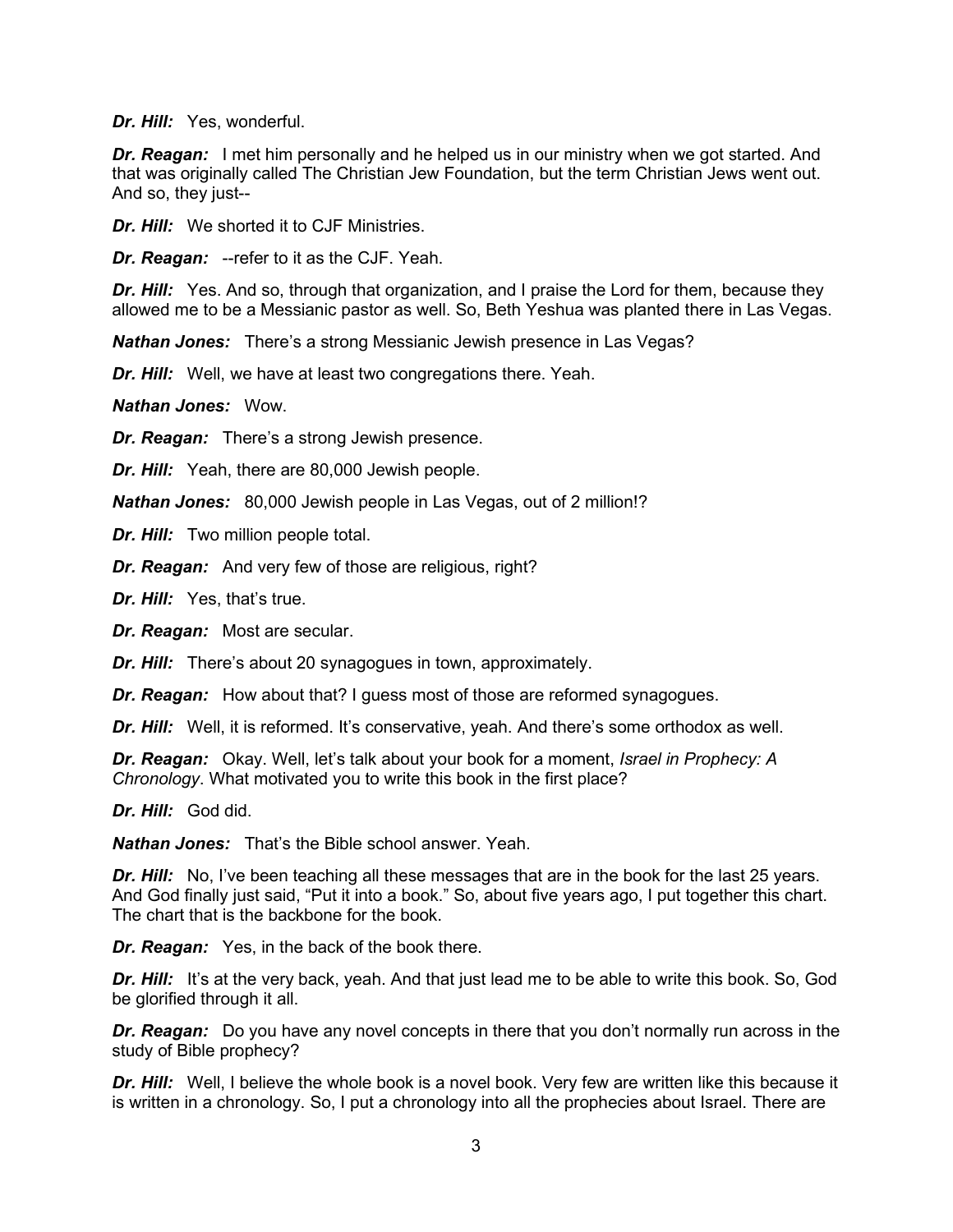two prophecies that are imminent, one is the Rapture, the Pre-Trib Rapture of course. And the other one is the Ezekiel war. And so, in my timeline though I have the Ezekiel war first, and then I have the one world government being set up. And then during that time period I have the Pre-Trib Rapture occurring.

*Dr. Reagan:* So, you try to lay down all of the prophecies in their chronological order?

*Dr. Hill:* Yes.

*Dr. Reagan:* Well, that's great. That's very helpful. And you say that you consider the war the Gog Magog War to be rather imminent. Do you think it is going to occur, start before the Tribulation?

*Dr. Hill:* Yes, oh, definitely. At least in the book I say at least 3 ½ years prior to the Tribulation period, the Ezekiel war will occur.

*Dr. Reagan:* Why do you say that?

*Dr. Hill:* There's a number of reasons within the chapters of Ezekiel 38 & 39 that point to that fact. The first one of course is the seven years. It talks about the seven years of--

*Nathan Jones:* Cleaning up the land of the bones, and burning the weapons for seven years?

*Dr. Hill:* The burning of weapons for seven years. That does not happen within the Millennial Kingdom.

#### *Dr. Reagan:* Why not?

*Dr. Hill:* Because in the Millennial Kingdom those weapons are going to be used for plowshares.

*Dr. Reagan:* Yes, well what about during the Tribulation though?

**Dr. Hill:** In the Tribulation in the first half of the Tribulation that war, and the war that goes on in the very beginning, the first half of the Tribulation period, that is a worldwide war. This war here in Ezekiel it's a Russia and the confederacy war, so it is a local war around Israel.

## *Dr. Reagan:* Yes.

**Dr. Hill:** It's just those nations, and Russia attacking Israel. It's not the whole world. It's not all nations that are doing battle against Israel and Jerusalem.

*Dr. Reagan:* There's been quite a shift in dispensational thinking about the Gog and Magog War. For many, many years they all took the position it was going to be right at the beginning of the Tribulation because it says it is going to happen at a time when Israel is living in peace. So, they said okay, there is going to be a peace treaty with the Antichrist and the war will start. Walvoord took that position for example. But a problem with that is it says it's going to take them seven years to clean up the battlefield, and they are going to be run out of Israel in the middle of the Tribulation, at least a significant number of them when the Antichrist turns against them and starts persecuting them. They're not going to have time to clean up the battlefield.

## *Dr. Hill:* Exactly.

*Dr. Reagan:* So, now the thinking has moved to where the beginning of the war is before the Tribulation. And that's the position you've taken in the book.

**Dr. Hill:** And I take at least 3 <sup>1</sup>/<sub>2</sub> years. It could be a lot longer before that as well.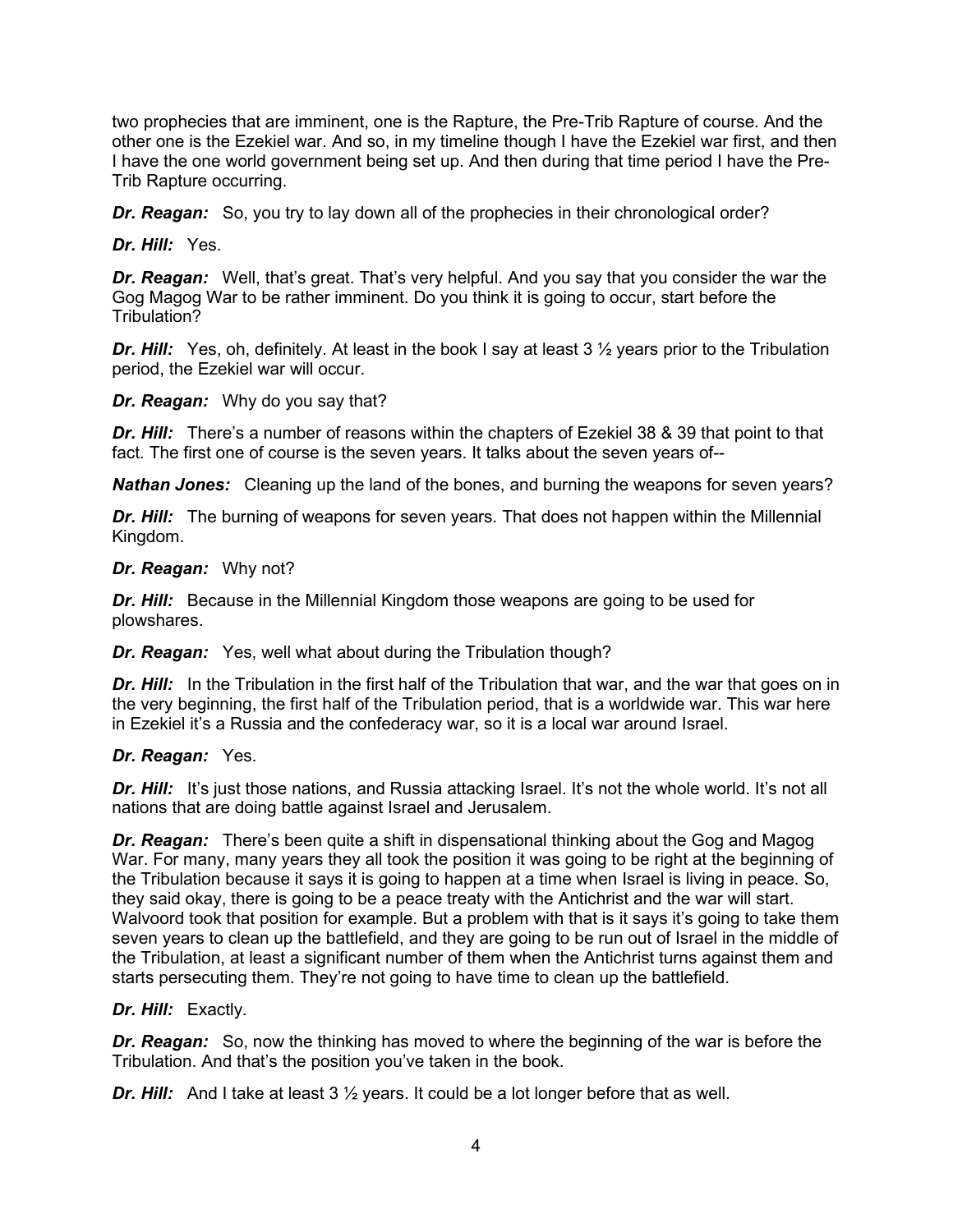*Nathan Jones:* And you believe then the Rapture will happen after this war, not before this war?

## *Dr. Hill:* Yes.

### *Nathan Jones:* Okay, why's that?

*Dr. Hill:* Well, I just think it lines up better. I mean scripturally wise, and I say this in the book the Rapture and the Ezekiel War are imminent, so they could happen at any time. But I believe the world is going to be seeing this war. We are going to be seeing it on the internet, we're going to see it on TV. This is a war that God wants the whole world to see, the Ezekiel War it's dramatic. And He wants everybody to know because it says in Ezekiel 38 & 39 over and over again, He will be glorified.

### *Nathan Jones:* The world will know God.

**Dr. Hill:** He's the only one that comes to the defense of Israel. And so how does that work out? That's amazing.

*Dr. Reagan:* Well, folks one of the things that really impressed me about Richard's book is that it contains a very, very strong and enthusiastic endorsement of the concept of a Pre-Trib Rapture. And we are going to take a brief break and when we come back, I'm going to ask him why he believes in the Pre-Trib Rapture, specifically what are his arguments. And also, why he thinks so many Messianic Jews have rejected the idea?

## **Part 2**

*Nathan Jones:* Welcome back to Christ in Prophecy and our interview of, Dr. Richard Hill, who is the pastor of the Messianic Congregation in Las Vegas, Nevada. Pastor Hill we have been, or Dr. Hill, you've got so many titles. Rabbi Hill. We could talk about the Rapture but I think some people are confused especially when I talk to Messianics they see a Second Coming of Jesus Christ, but they don't see it separate from the Rapture. Why do you believe the Rapture is separate from the Second Coming of Jesus?

*Dr. Hill:* Well, in my book I actually have ten great reasons why I believe in a Pre-Trib Rapture, and two of those reasons are Jewish reasons. So, one of them is the Rapture actually fulfills the Feast of Trumpets. And the other one is the ancient Jewish wedding. We are in this--ancient Jewish wedding is prophetic. Every aspect of the ancient Jewish wedding, all the stages are prophetic. So, we are in one of those stages right now and that's the fetching of the bride.

*Nathan Jones:* Could you quickly go through those stages just so we can understand?

*Dr. Reagan:* Yeah, explain this.

*Dr. Hill:* Okay, well the very first stage is the ketubah stage or the covenant stage where the fathers of the bride and the groom get together, in the ancient world of course, and then they would say, and go through some details as to: Should we marry? Should we not marry? Those kinds of things. When they decide to marry then that's it, they are married at that moment. But what they do is they write up a ketubah, a ketubah is a contract. And so, the contract states the bride is going to do these things, the groom is going to do these things. Everybody signs it. Everyone's happy.

*Dr. Reagan:* Yeah, but when you say they are married that moment, Americans don't understand that because you're talking about what we call an engagement.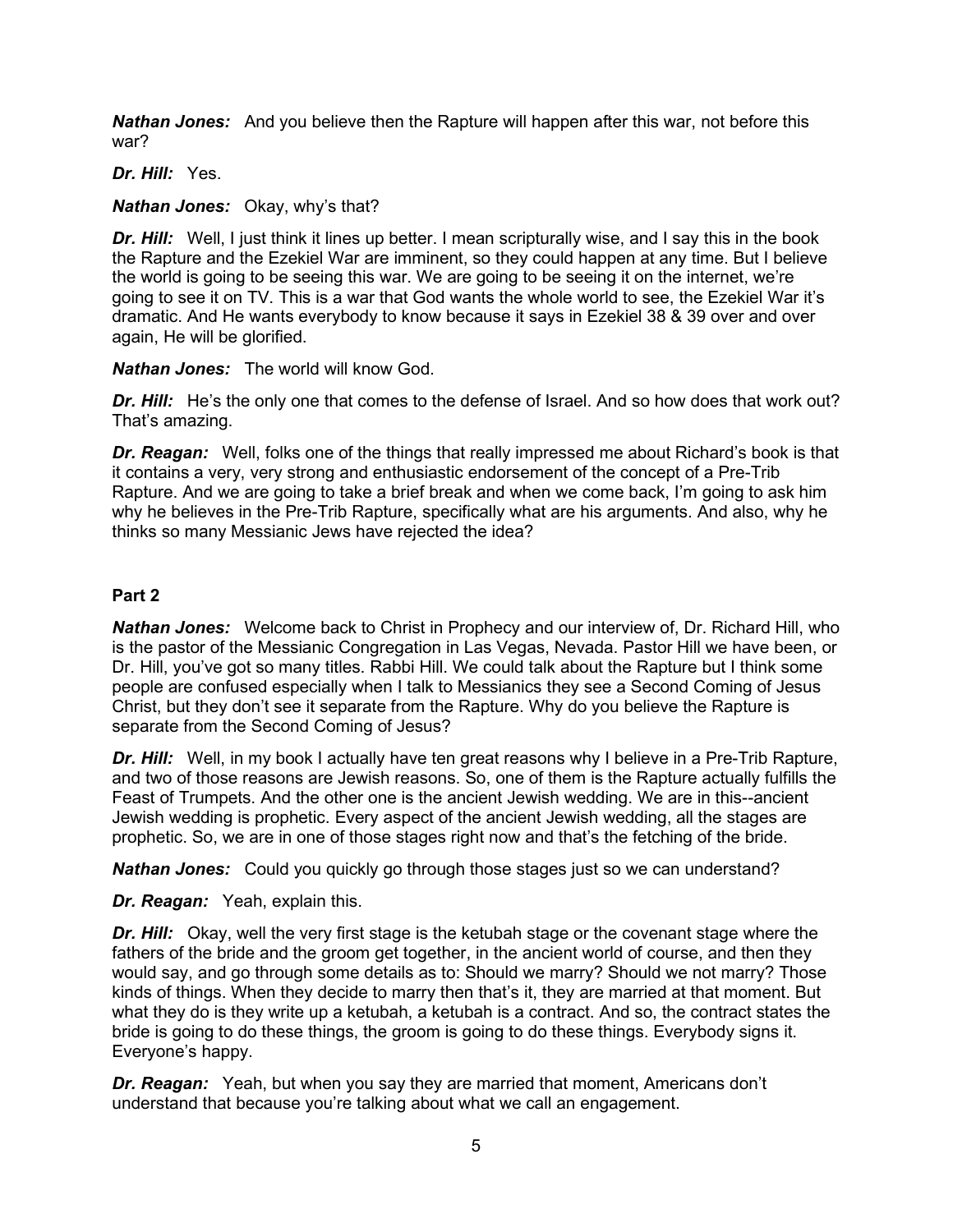*Dr. Hill:* Right.

*Dr. Reagan:* Because they are considered married, but they haven't consummated the marriage.

*Dr. Hill:* They haven't consummated the marriage, and they don't live together as well.

*Nathan Jones:* But it's contractually more than our engagement.

**Dr. Hill:** It's a contract, yeah, it's a covenant. At that point they are married, and yet it hasn't happened yet.

*Nathan Jones:* Like our New Covenant.

**Dr. Hill:** Yeah. So, the fulfillment is Jesus dying on the cross for all of our sins. And He has made that contract now. Right? The ketubah.

*Dr. Reagan:* The New Covenant.

**Dr. Hill:** It's the New Covenant. And he has put the ketubah together and now His bride, and of course the bride is still coming together.

*Nathan Jones:* The Church.

*Dr. Hill:* Yeah, the Church, the body of Messiah. So, we're also becoming part of that bride.

*Dr. Reagan:* Because the second stage is a waiting period.

*Dr. Hill:* Second stage is a waiting period. The groom leaves, and what he does is he performs--

*Dr. Reagan:* He starts building a house.

**Dr. Hill:** Yeah, it's the bridal chamber. So, typically in the olden days he would add on a room to the household that His father lives on. And so--

*Dr. Reagan:* And that period lasts at least nine months, right?

**Dr. Hill:** It's about a year. It's about a year time. But depending on whether the children are actually very young or not.

*Dr. Reagan:* And the bride does not know when he's coming.

*Dr. Hill:* Right. Nobody knows except for the father.

*Dr. Reagan:* Okay

*Dr. Hill:* Yeah, even the son doesn't know.

*Dr. Reagan:* So, we are in that waiting period right now?

**Dr. Hill:** We are in the waiting period right now, but Jesus in John chapter 14 He said, "I'm going away to prepare a place for you." And that's the promise.

*Dr. Reagan:* There you go, alright.

*Dr. Hill:* He's preparing the place; it is the bridal chamber there in Heaven.

*Dr. Reagan:* Alright, the third stage then is the fetching of the bride.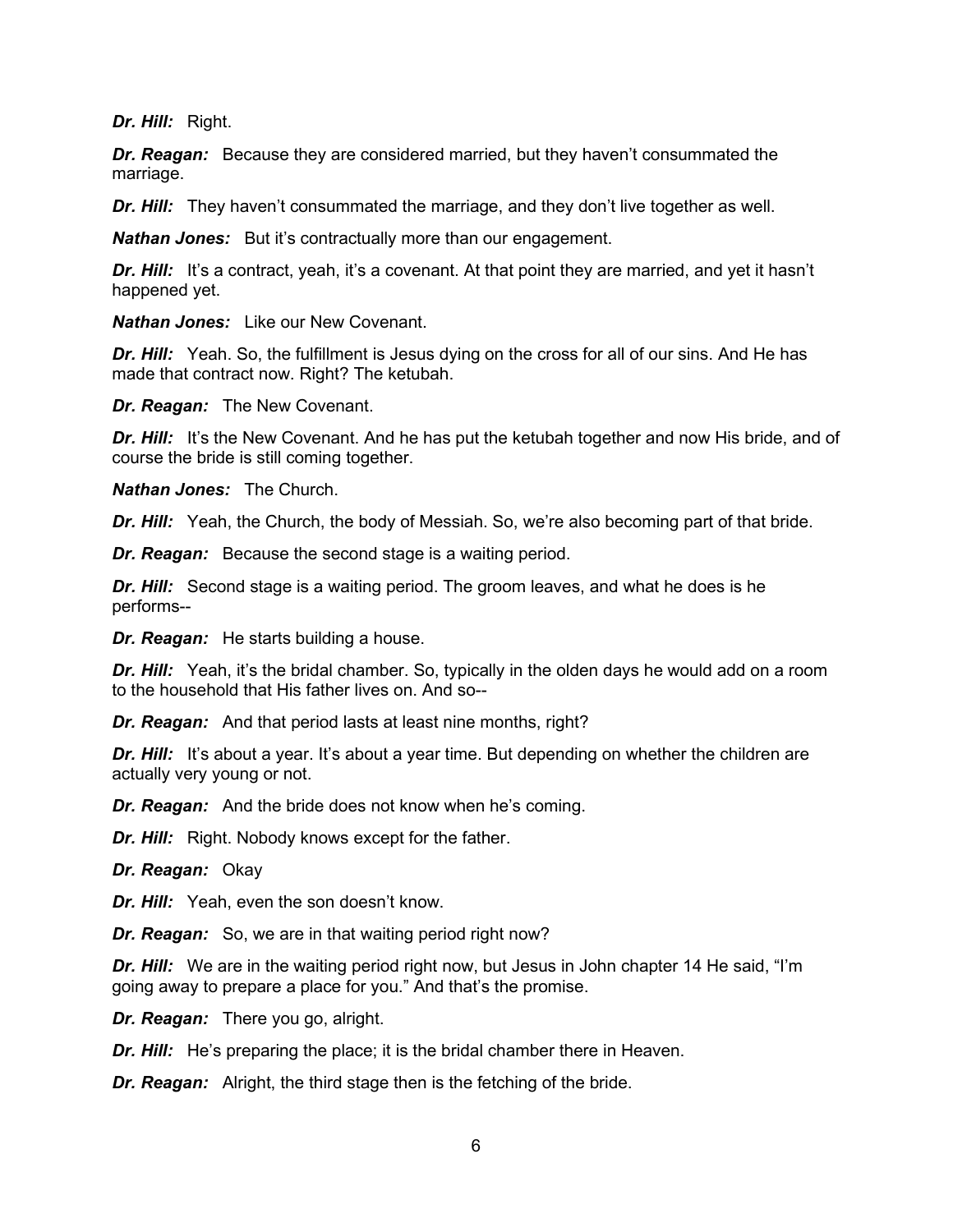*Dr. Hill:* The fetching of the bride, and that's where we are in right now.

*Dr. Reagan:* Where He comes maybe in the middle of the night, and she's got to be ready.

*Dr. Hill:* He can come anytime when He wants of course, but the Father tells the Son. And then there is, then you know the Son comes back.

*Dr. Reagan:* Okay, and then the next stage is after He fetches her, they go to the bridal chamber and consummate the marriage, and they are there for about seven days.

*Dr. Hill:* Yes.

*Nathan Jones:* Seven days, seven years of Tribulation. I see where you're going.

*Dr. Hill:* Yes.

*Dr. Reagan:* And then they come out and there's a celebration.

*Dr. Hill:* So, you have Pre-Trib and then your seven years in Heaven, then we have the Bema Seat Judgment there in Heaven as well. We have to get prepared for the wedding. The wedding occurs at the end of that Tribulation period right before the Second Coming of Jesus. And that's Revelation chapter 19.

*Nathan Jones:* And that's why then you believe the Rapture is separate from the Second Coming based on the wedding phase?

*Dr. Reagan:* Now you said there were two Jewish reasons. What's the second one?

*Dr. Hill:* The second one is the Feast of Trumpets, shofarot is the Hebrew word that we use for that. And it's the blowing of the shofar, and it is also called Rosh Hashanah in the Jewish world. And this is a feast that actually prepares for Yom Kippur or the Day of Atonement. But it's a day that we blow a shofar all day long. And in our services, I blow it at least 100 times. So, it is a lot of fun to blow the shofar.

*Nathan Jones:* Good breath.

*Dr. Hill:* Yeah.

*Nathan Jones:* You know it's amazing when you understand the Jewish side of the Bible, something that we Gentiles lack, we miss out on so much understanding. Bible prophecy comes alive when you understand the Jewish perspective. And that's what you find in your book?

*Dr. Hill:* That's exactly why I wrote the book.

**Dr. Reagan:** I don't understand what you're talking about here with regard to the Feast of Trumpets. Are you saying that you think that's when the Rapture is most likely to occur?

*Dr. Hill:* Yes.

*Dr. Reagan:* Okay.

*Dr. Hill:* Yes.

*Nathan Jones:* But it's not since we can't know any day or hour, is the Feast of Trumpets two days if I think I read right?

*Dr. Hill:* Well, the Feast of Trumpets in the biblical it is one day. Just one day.

*Nathan Jones:* Wouldn't we then know the day and hour that the Rapture would happen?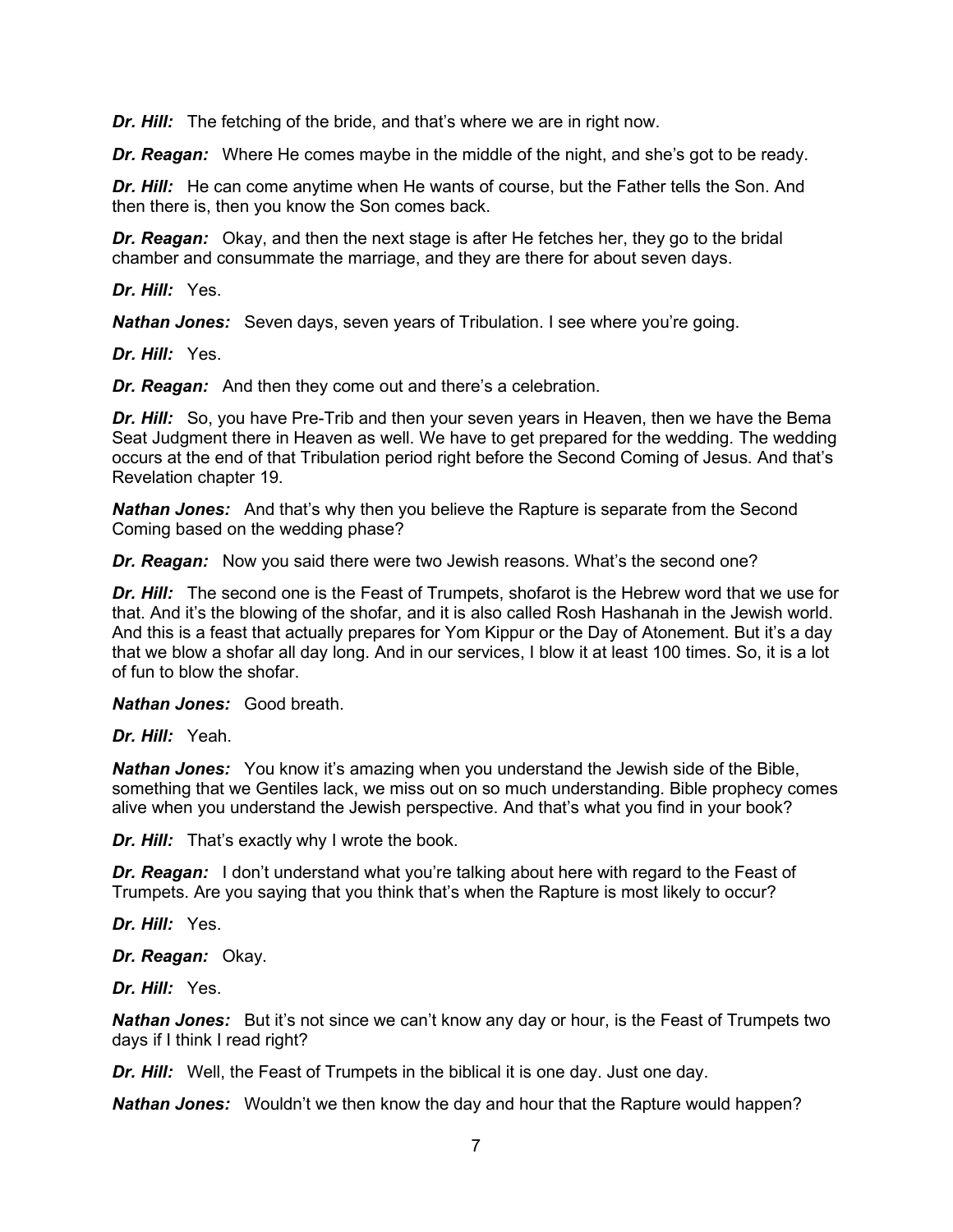*Dr. Hill:* No, not necessarily. We don't know the year either.

*Nathan Jones:* That's true.

*Dr. Hill:* You have to understand the Scriptures are very clear that it could happen anytime, anytime. So, just because there is a possibility of it happening on that day then that is fine, but if it doesn't happen on the day of Feast of Trumpets well, then it still could be fulfilling of that feast.

*Dr. Reagan:* Okay, well, there is a third Jewish reason. And the third Jewish reason for a Pre-Tribulation Rapture is that the Tribulation has nothing to do with the Church. It has to do with the Jewish people. There were in Daniel chapter 9 Gabriel told Daniel that God was going to accomplish, I think it was six things among the Jewish people in a period of seventy-weeks-ofyears. And the only one of those that you could possibly argue that has been fulfilled is the atonement. The rest of them are yet to be fulfilled. And that's going to happen during the last seven years of the seventy-weeks-of-years. So, the whole Tribulation is a focus on the Jewish people. There is no reason for the Church to be here.

**Dr. Hill:** That's right. That's exactly right. The issue with Daniel it says, "This is for your people, and your Holy City." And it is for the Jewish people, it's not for the Church. It's not for any other nation. Although God is judging the world, and we know that through the book of Revelation. But He is focusing on Israel because He's got a plan for Israel. So, tied with Daniel chapter 9 is Ezekiel 36:24-28 where God is working amongst the Jewish people. He's bringing them back to the land, that's the regathering. He's going to save them. First, He's going to judge them, then He's going to save them, and then He's going to properly restore them back to the land of Israel so that they can live in the Messianic Millennial Kingdom.

**Dr. Reagan:** It occurred to me one day that the Church Age began with an overlap period. The Church was established in about 30, 31, 32 AD, and it was 40 years later that God poured out His wrath upon the Jewish people, had them dispersed. So, there was an overlap period where He was working both the Church and the Jewish people. And it appears to me that we are probably in an overlap period right now at the end of the Church Age where God is beginning to change His focus to the Jewish people as He's gathering them from all over the world, still working with the Church but gathering them, and very soon take us out and focus on them.

*Dr. Hill:* That's correct. That's correct.

*Nathan Jones:* That seems like that is another thing that results from the Gog and Magog War. Not only does the world know the Lord, which you don't need the Church anymore. But two that the Jewish people, all the Jewish people are gathered back in the land. Now, from what I've read only half the Jewish people are in the land right now?

*Dr. Hill:* Yeah. Almost seven million Jewish people in the land. And there's about 16-17 million around the world.

*Nathan Jones:* And they all need to go back.

*Dr. Hill:* I would say that at least most have to go back. I don't know if every single Jewish person is going to make it back to the land.

*Dr. Reagan:* Okay, I want to shift gears here now and talk about a different topic that you mentioned in your book, and that has to do with Replacement Theology. This is the view of the vast majority of Christian churches in the world. The Catholic Church, most Protestant churches, overwhelming viewpoint. God washed His hands of the Jewish people in the first century because they are guilty of deicide, of killing God, and He has no purpose left for them. All the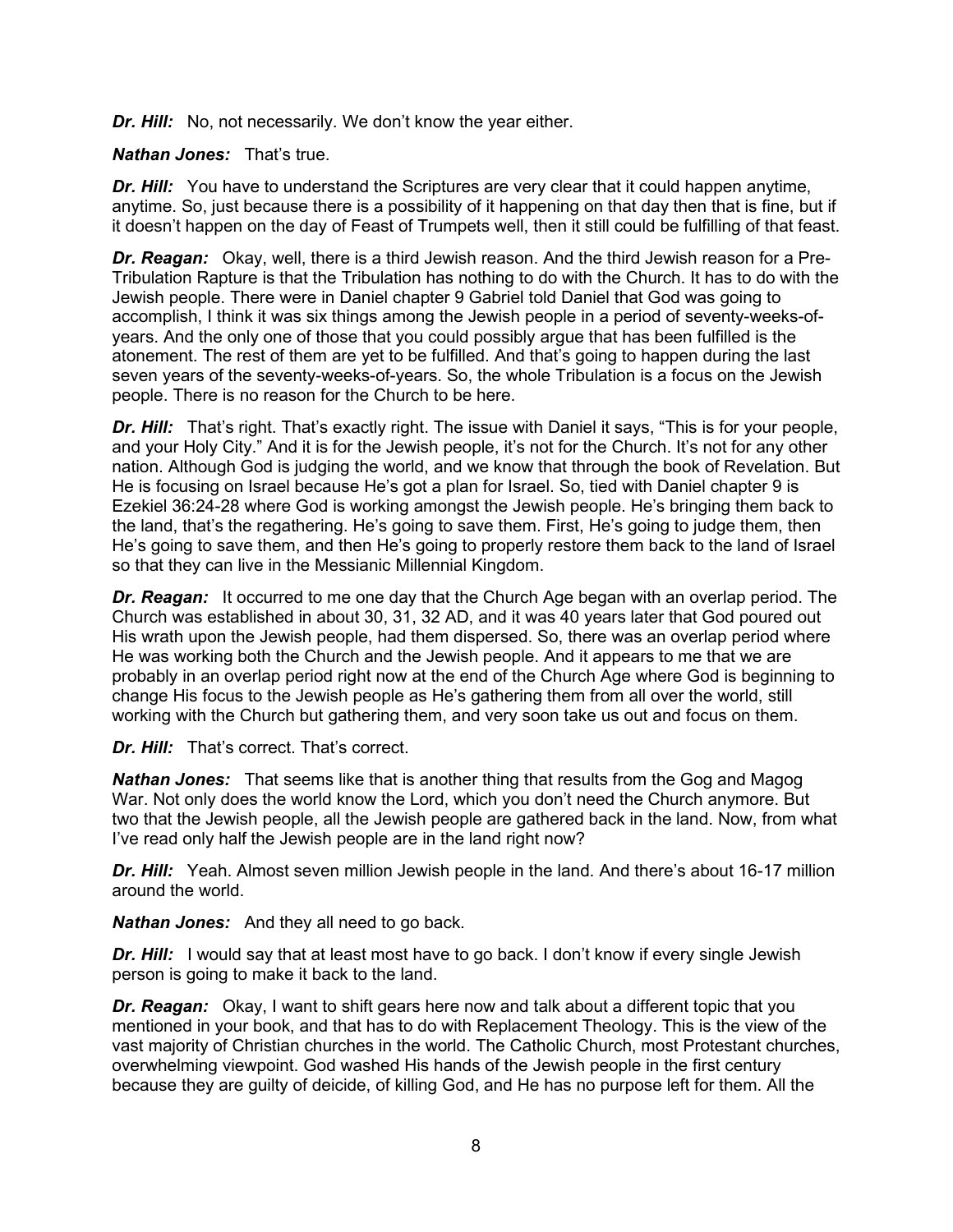blessings that He promised to Israel are going to be given to the Church, and God just has no purpose for the Jewish people. What about it?

*Dr. Hill:* Oy vey! That's what I got to say about that.

*Nathan Jones:* You're Jewish.

*Dr. Hill:* God has a plan. God has a plan for the Jewish people. He loves the Jewish people, they're the apple of His eye. We have not replaced Israel. We have become partakers with Israel, but we're ingrafted into the olive tree based on Romans chapter 11. But we're partakers, not over takers, and that is what I teach as well.

*Nathan Jones:* Well, who killed Jesus then? If they are accusing the Jews of killing Jesus is there any truth to that?

*Dr. Hill:* Well of course, we all killed Jesus.

*Nathan Jones:* We all killed Jesus.

*Dr. Hill:* Everybody's sin.

*Dr. Reagan:* Well, I can tell you who killed Jesus, Acts 4:27, "Truly in this city, Jerusalem, there were gathered together against thy holy servant Jesus whom you did anoint, Herod, Pontius Pilot, the Gentiles, and the peoples of Israel." Gentiles, Israel, Herod, Pontius Pilot, and someone else, you and me. Because He died for all of us. All of us have the blood of Jesus on our hands. Not just the Jews. And yet the Church is taught that for 2,000 years. And you know anybody who take the position that God has no purpose left for the Jews has got to take some chapters out of the Bible, like Romans 9-11. You just got to cut them out.

*Dr. Hill:* That is for the Jews.

*Dr. Reagan:* Because that says God still loves the Jewish people, still has a purpose of the Jewish people. And He's determined to save a remnant. They also have to ignore the fact that Jesus said, "I'm not coming back until the Jewish people are willing to say, 'Blessed is He who comes in the name of the Lord.'"

*Dr. Hill:* Baruch Haba B'shem Adonai.

*Dr. Reagan:* Yes, amen.

*Dr. Hill:* That is part of my book too.

**Dr. Reagan:** Well, another thing that I would mention is that I consider one of the worst forms of Antisemitism to be what is called Dual Covenant Theology. This is the theology that says the Jews have their way of salvation. Gentiles have their way of salvation. It is wrong to share the Gospel with a Jewish person. And there are some very, very well known--

*Dr. Hill:* Prominent people, yes.

*Dr. Reagan:* Well-known Christian leaders who take this position. My position is that when you say that the Gospel is not meant for the Jews, you first of all are repudiating what Paul said in Romans that it is first for the Jews, and furthermore you are loving them right straight into Hell.

*Dr. Hill:* That's right. It's the worst form of Antisemitism actually, yeah. Romans 1:16, we are to bring the Gospel to the Jew first, and then the Gentile. And that's what I do at CJF Ministries, that is what I do at Beth Yeshua. That's what my life is really about. And I want Jewish people to read this book as well. Number one I want them to be warned about what's coming. Some of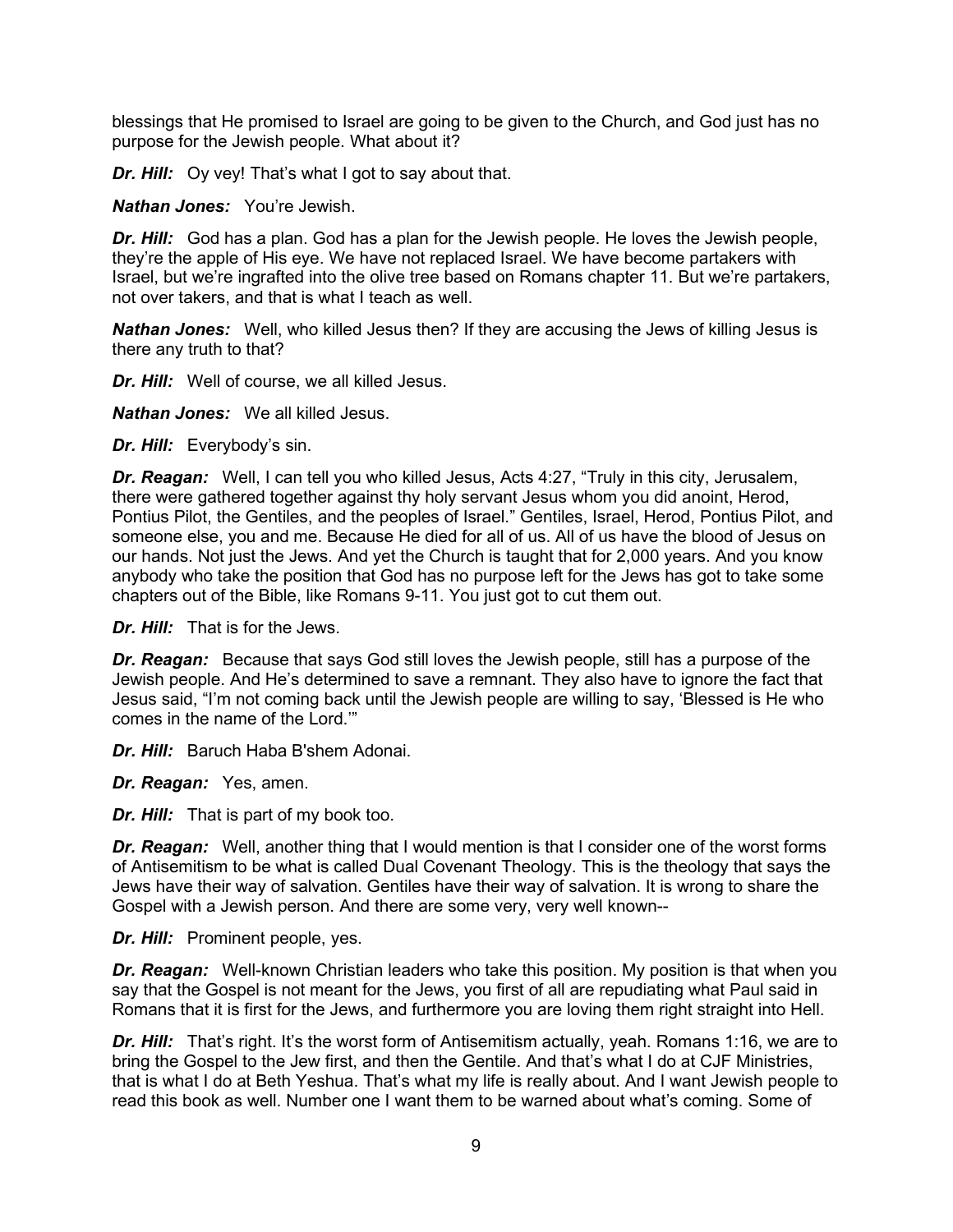them know, Elie Wiesel he wrote about the holocaust that is coming. He's warned the people. But I want them to know, I want them to see that the holocaust is coming, but I also want them to see the Good News message of Yeshua, Jesus.

#### *Dr. Reagan:* Right.

*Dr. Hill:* So, that they will be saved, and get their names written in the Book of Life. And truly understand the truth about Yeshua Jesus.

**Nathan Jones:** It's tragic when you think that two-thirds of the Jewish people will be killed by the Antichrist. You mentioned about 12 million or so living, that would 9 million people killed by the Antichrist. Even worse holocaust than Hitler, and you write about that in your book too.

*Dr. Hill:* Yeah. But the good news in the holocaust is that one-third will make it through.

*Dr. Reagan:* Well, I have found that among Messianic Jews, and I have a lot of interrelations with them, I found that first of all there is a rejection of the Pre-Trib Rapture, they for some reason really reject that. I think many of them told me they consider it to be an Antisemitic concept because here we go one again all these Gentiles are going to be taken out, and we are going to be left. And I say, "Hey, you're part of the Church, you're going to be take with them." And the second thing is they very, very much oppose this idea that two-thirds of the Jews are going to be killed during the Tribulation. They say this is Antisemitic concept. It's ridiculous. You're just wanting us to be killed. How do you respond to that?

*Dr. Hill:* Oy vey again! That's an emotional response. And that's not biblical of course.

*Dr. Reagan:* Zechariah says it point blank.

**Dr. Hill:** Yeah, the problem is what I believe is most of those Jewish people that you're running across are Torah observant. And therefore, they're putting the Torah above the rest of the Bible, and they really don't even read the rest of the Bible. So, Torah becomes important, that means you're following the law, okay. And you are trying to keep the law, and you're trying to keep the law to please God. So, your sanctification process is all focused around that. And I've met so many of these Messianic Jews that do that, and it's really terrible.

*Dr. Reagan:* I try to point out to them, that many Jews being killed is a horrible thing, and it is not something that I look forward to. And it's not because God hates the Jews, it is because He loves the Jews. He's trying to bring the Jewish people to the end of themselves, so that they will finally turn, repent and receive Yeshua as their Messiah. Just like He had to beat me over the head with a 2x4 to get my attention.

*Dr. Hill:* Same thing with me, yeah.

*Dr. Reagan:* And many of our viewers. I mean God has a way of getting people's attention.

*Nathan Jones:* Why is that? When you minister to Jewish people, you bring the Gospel to Jewish people all the time, maybe you have more luck, if I can say luck, than I because you are Jewish, but as a Gentile I go up and immediately all the atrocities that the Church has done to the Jews over 2,000 years comes up. And they are totally like they have blinders that they just can't see the Messiah. How do you break through that?

*Dr. Hill:* You have to emphasize right away, and get off the topic of the Holocaust immediately, that's what I do. I'm part Jewish so I'll talk about my grandmother and how they left, and how blessed we are because of that, you know before the war broke out. So--

*Nathan Jones:* They got out of Germany in time then.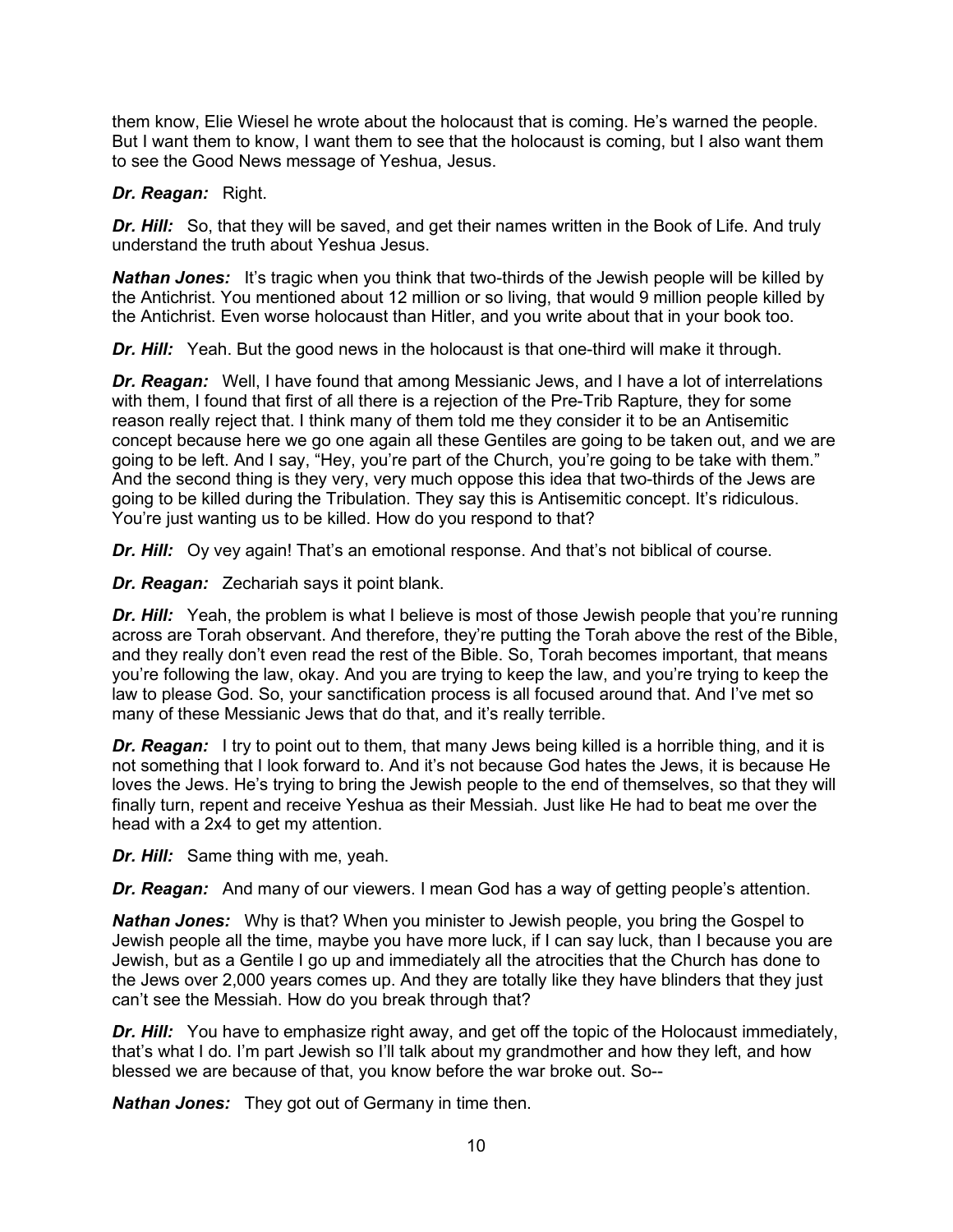*Dr. Hill:* Yeah. But a lot of these Jewish people they blame God for the Holocaust. So, you've got to say, "Look that was a crazy man that killed all these Jewish people, and it's not God." So, they get very emotional, you've got to get off the topic right away.

*Dr. Reagan:* And most Christians do not either know, most Christians I found do not know about the history of Antisemitism in the Church.

*Dr. Hill:* Most do not.

*Dr. Reagan:* They don't understand that when they approach a Jew, a Jew is very suspicious of them because of this history of Antisemitism.

*Dr. Hill:* Immediately.

*Dr. Reagan:* And they have to also be very careful about language. You don't talk about Christ. You don't use that term because they were persecuted in the name of Christ. You don't use the term cross. There's so many things that you've got to be careful in your vocabulary in talking to a Jewish person. So, people really need to be trained in Jewish evangelism.

*Dr. Hill:* And that's what we do at CJF Ministries as well, we train people to evangelize.

*Dr. Reagan:* That is a wonderful thing, because we really need that.

*Dr. Hill:* So, now you have to change your show title, Christ, can't be, it's got to be Messiah in Prophecy.

*Nathan Jones:* How is that? Mashiach? I can never pronounce it.

*Dr. Hill:* Mashiach.

*Nathan Jones:* Mashiach in Prophecy.

*Dr. Reagan:* Well--

*Dr. Hill:* Then you have to take crosses off of every church in America.

*Nathan Jones:* Wow, that sounds Islamic.

*Dr. Hill:* Because it's a cross, and then its Christ, and then its--

*Nathan Jones:* I find that when I talk to Jewish people, they think that if you become a Christian they lose their identity as Jews. How can you get saved and become a follower of Yeshua, and still be Jewish?

*Dr. Hill:* Well, because you keep a Jewish lifestyle.

*Nathan Jones:* The culture, traditions.

*Dr. Hill:* Simple, you see the problem?

*Dr. Reagan:* Just as Jesus and the Apostles did.

## **Closing**

**Nathan Jones:** Dr. Hill it's been great having you on. Could you let folks know who want to follow your ministry how to get in touch with you?